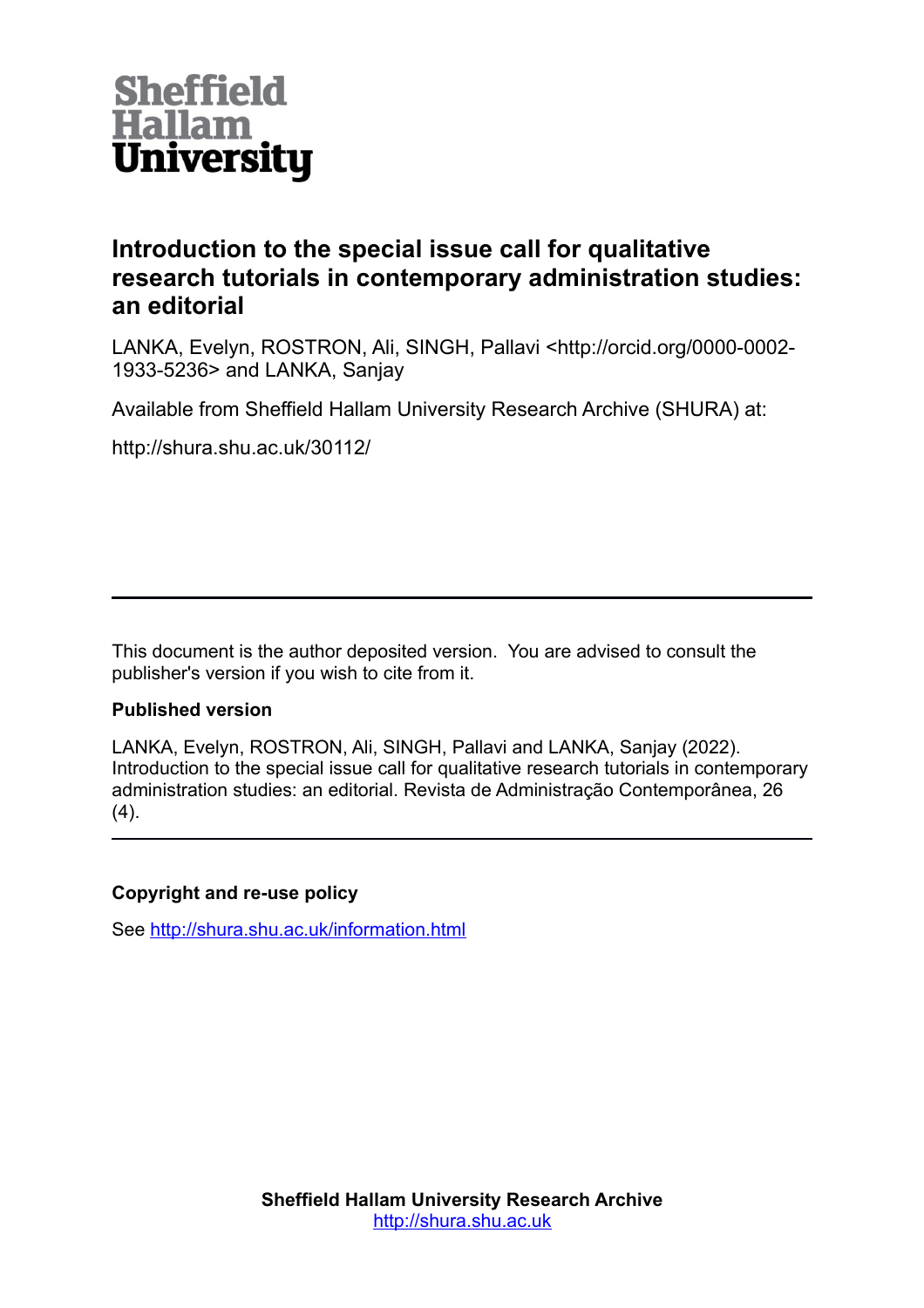

**R**evista de **A**dministração **C**ontemporânea Journal of Contemporary Administration e-ISSN: 1982-7849



## **Editorial**

# **Introduction to the Special Issue Call for Qualitative Research Tutorials in Contemporary Administration Studies: An Editorial**

**Introdução à Chamada de Artigos Tutoriais de Pesquisa Qualitativa em Estudos de Administração Contemporânea para Edição Especial da RAC: Um Editorial**



Evelyn Lanka**\*[1](https://orcid.org/0000-0003-0674-9955)** Ali Rostron**[2](https://orcid.org/0000-0003-1803-720X)** Pallavi Singh**[3](https://orcid.org/0000-0002-1933-5236)** Sanjay Lanka**[4](https://orcid.org/0000-0003-0045-1971)**

## **INTRODUCTION**

In the editorial for our special issue call, we outlined our perspective of qualitative research and the need to address the teaching of qualitative methods to help foster more rigorous application of qualitative research in contemporary administration and management studies (Lanka, Lanka, Rostron, & Singh, 2021). Our call for tutorial papers in RAC (Revista de Administração Contemporânea) (Lanka, Lanka, Rostron, & Singh, 2019) was the mechanism through which we aimed to promote awareness, understanding, and learning of how to properly and effectively apply qualitative research methods for administration and management researchers. This current editorial aims to position our special issue as well as present our thoughts on important and pressing issues related to qualitative research in contemporary administration and management studies. We believe these issues are critical to the future of qualitative research in our field. We will also present the papers that were accepted to the special issue and outline how each one promotes understanding of qualitative research methods.

# **KEY ISSUES IN QUALITATIVE RESEARCH METHODS IN MANAGEMENT STUDIES**

The challenges of generalization, validity, and reliability in qualitative research

For those who move their analytical focus from quantitative to qualitative research, there is often the question of how to evaluate the rigor of qualitative research. Many novice researchers may feel pressured to prove that their qualitative research findings are 'valid' or represent a 'true reality' [\(Hamilton, 2020](#page-9-0)). This issue brings up a significant challenge facing qualitative research from the view of nomothetic research (read quantitative) critics, which is that many quantitative researchers view qualitative research as being incapable of generalizability and therefore not valid (Maxwell, 2021). It is certainly the case that many qualitative scholars would argue that there is no need to assess qualitative research through the lens of quantitative standards. This argument is based upon understanding the

**\*** Corresponding Author.

**Cite as:** Lanka, E., Rostron, A., Singh, P., & Lanka, S. (2022). Introduction to the special issue call for<br>qualitative research tutorials in contemporary administration studies: An editorial. Revista de Administração *Contemporânea*, *26*(4), e210333. https://doi.org/10.1590/1982-7849rac2022210333.en

**<sup>1.</sup>** Cranfield University, Cranfield School of Management, Cranfield, United Kingdom.

**<sup>2.</sup>** University of Liverpool, Liverpool, United Kingdom.

**<sup>3.</sup>** Sheffield Hallam University, Sheffield, United Kingdom.

**<sup>4.</sup>** Fundação Getulio Vargas, Escola de Administração de Empresas de São Paulo, São Paulo, SP, Brazil.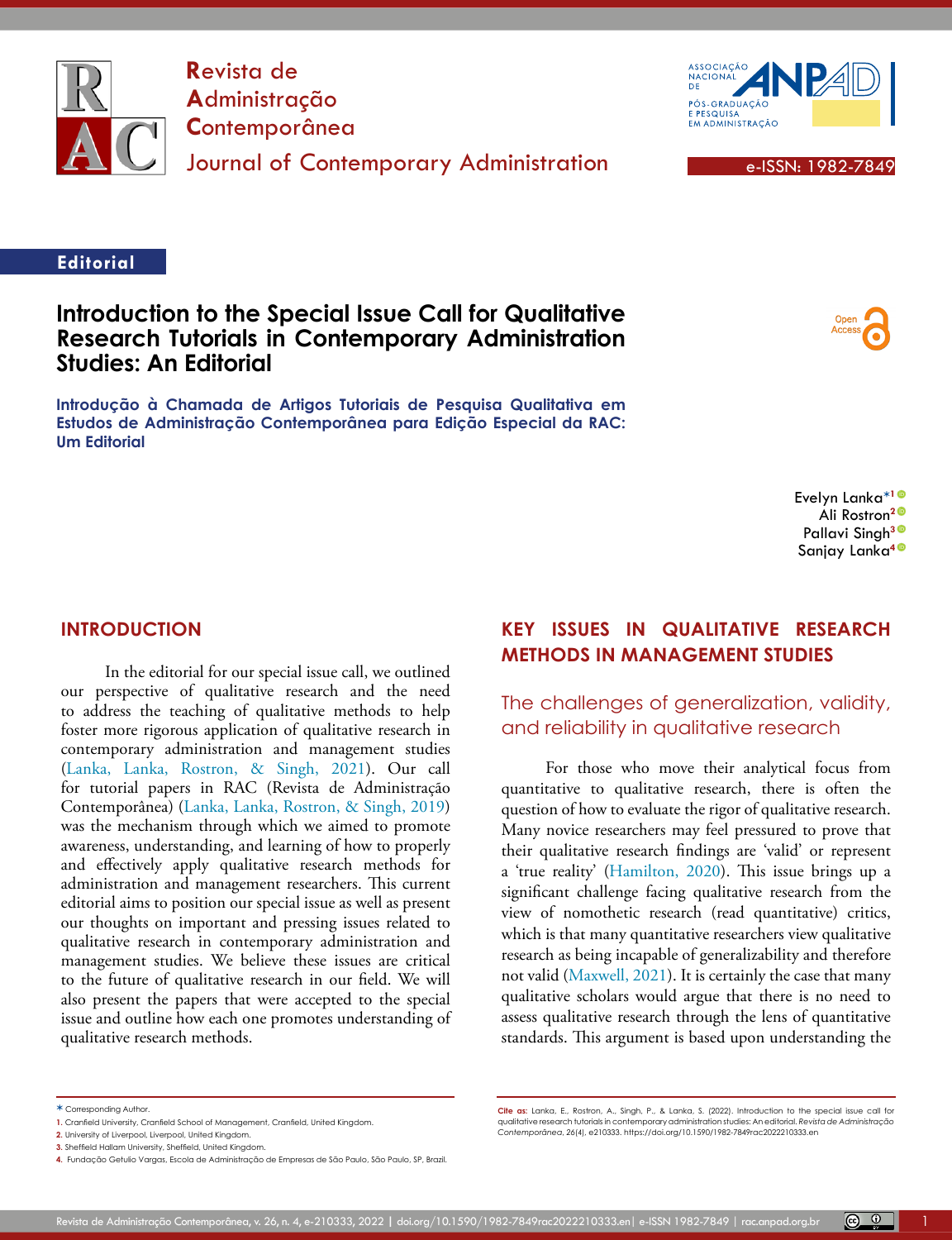differences between the ontological and epistemological underpinnings of qualitative and quantitative research.

However, it is still the case that the generalizability of research is often held as a mark of its rigor, with this perspective of course coming from the view that there is only one measurable and objective reality [\(Hamilton,](#page-9-0)  [2020](#page-9-0)). Therefore, from this perspective, if something is found to be true in one situation, it should hold true across all others, because they are equally representative of the single definable reality. However, what it means to generalize, and what generalizability is, are often not clearly understood (Maxwell, 2021). This lack of accurate and clear definitions of how generalization might be assessed and whether it applies to only nomothetic or might also apply to idiographic (qualitative) research needs to be addressed.

To this end, [Firestone \(1993\)](#page-9-1) offers some promising insights. He proposed that there are three forms of generalizability with which researchers should be concerned. They are: (a) extrapolation from sample to population, (b) analytic generalization or extrapolation using a theory, and (c) case-to-case translation (as cited by Varpio et al., 2021). The first example of generalizability, (a), refers to statistical generalization. That is, the findings are derived from a large sample that is thought to be statistically representative. Findings are therefore thought to be statistically applicable to all members of said population. This is most often the form of generalization from which quantitative researchers attempt to assess qualitative research, likely due to their lack of understanding of other forms of generalization. However, it should be made clear that generalizing from statistics is neither necessary nor desirable from the ontological perspective of qualitative research.

The second argument, (b), is analytic or theoretical generalizability, as outlined by Varpio et al. (2021). From this perspective, the researcher aims to evaluate local findings through the development of new theories or to validate existing theories. Varpio et al. (2021) write that in "this approach to generalisability, researchers engage in inductive, in-depth data analysis to generate higherorder abstractions relevant to many of their research participants. These theories or concepts being developed by the research effort are the outcomes that are generalisable" (Varpio et al., 2021, p. 170). Critically, although this form of generalization is the most relevant to qualitative researchers, they seldom use this language, perhaps for fear of being accused of pandering to the 'quants.' This view of conceptual or theoretical generalizability is deeply grounded in the concept of ecological validity. Ecological validity refers to the validation of one's research findings in relationship to the context from which they were gathered (Schmuckler, 2001). In other words, how closely the

findings represent and illuminate the lived experience of the research participants.

[Firestone \(1993\)](#page-9-1) also outlines a third approach, (c), as naturalistic generalizability. From this approach, the researcher is concerned with understanding or describing how a person in one setting considers adopting a program or idea from another one. This is similar to [Guba and](#page-9-2) [Lincoln \(1989\)](#page-9-2) concept of transferability. As [Firestone](#page-9-1) [\(1993\)](#page-9-1) and Varpio et al. (2021) both outline, qualitative researchers — those approaching their research from a social constructionist and/or inductive approach — can aim for theoretical generalizability (approach b) and/or naturalistic generalizability (approach c), if they choose to engage with the concept of generalizability.

However, addressing the issue of generalizability is not the only pressing issue for qualitative researchers [\(Hamilton, 2020](#page-9-0)). There is the ongoing concern of addressing and controlling for researcher bias and ensuring the reliability and validity of qualitative research [\(Guba &](#page-9-2) [Lincoln, 1989](#page-9-2); [Kirk & Miller, 1986;](#page-9-3) Maxwell, 1992). While it is clearly necessary to evaluate research and ensure that clearly biased research motivated by racism, sexism, and so on does not make its way into the discourse, assuming that qualitative methods are more susceptible to these issues in comparison to quantitative research methods is shortsighted [\(Golafshani, 2003\)](#page-9-4). It is important to understand that both qualitative and quantitative research can be influenced by researcher bias, in how and what data is collected, how it is interpreted, and how and where it is disseminated.

Rather than attempting to control all bias, it might be more useful to acknowledge its inevitable existence and our role as researchers, who will always be biased, and how this might affect our research ([Golafshani, 2003;](#page-9-4) Maxwell, 1992; Maxwell, 2021). Many qualitative researchers build into their research practices means for acknowledging and reflecting upon the role of bias in the research process. This process, which is known as reflexivity, is a fruitful means through which all researchers can gain greater understanding of how their role in the process of knowledge generation might shape how they interpret and make sense of the stories told to them by their participants [\(Braun & Clarke, 2019\)](#page-8-0). For those qualitative researchers who practice reflexivity, many find it useful to keep a reflexivity journal as part of their data analysis and collection process. In this practice, the researchers would document their activities as they move through the research process, reflecting, critiquing, and analyzing their own thoughts, emotions, and insights regarding the research project [\(Finlay, 2002](#page-8-1); Macbeth, 2001; Shaw, 2010; Watt, 2007). However, reflexivity is not simply a means through which to draw lines around our own preconceived notions about our research ([Berger, 2015](#page-8-2); [Bott, 2010;](#page-8-3) Skeggs, 2002). Mauthner and Doucet (2003)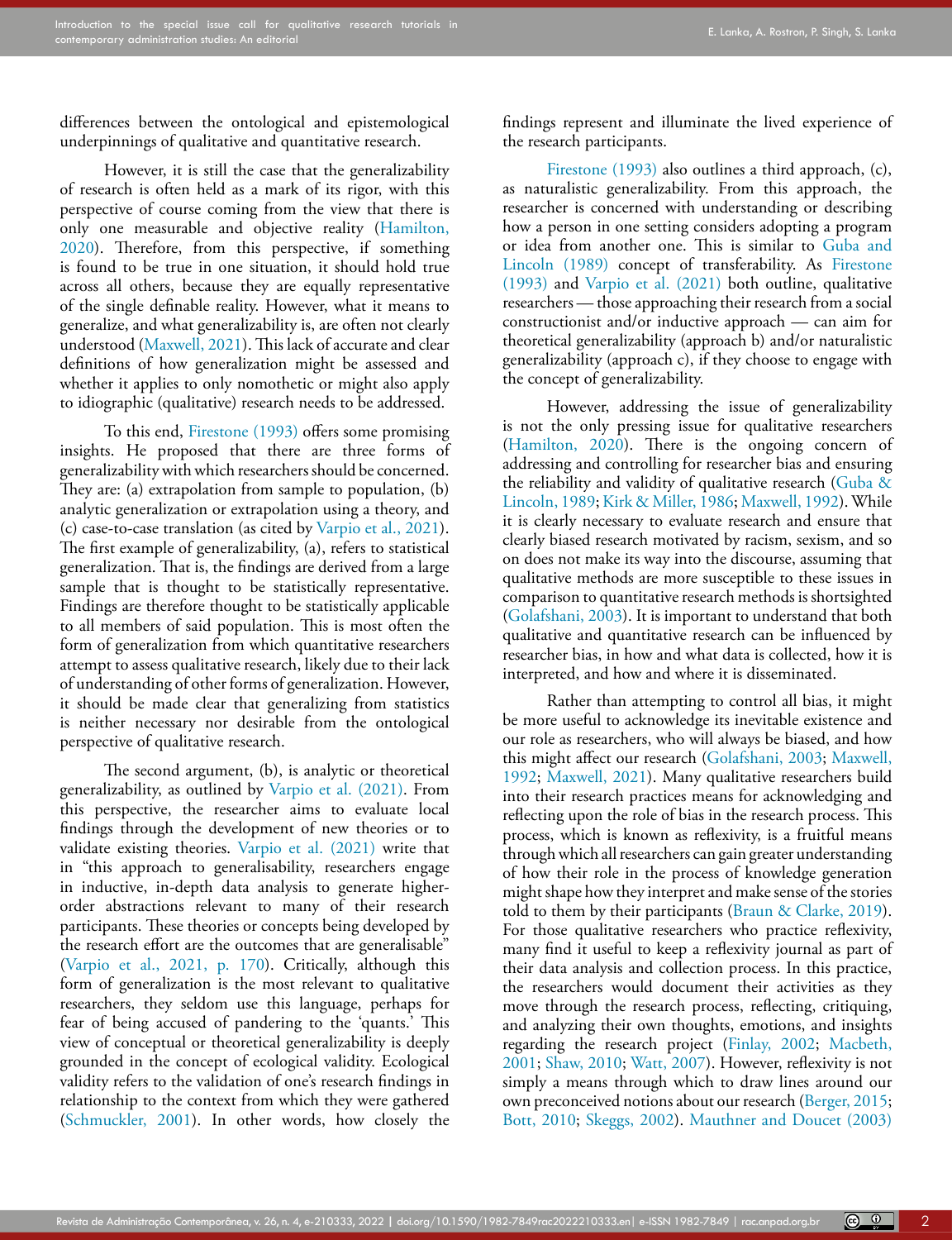argue that reflexivity is also important when researching and writing about the lives of others, because it forces the researchers to be explicit about their role in presenting data that effectively comes from the lives and experiences of others, therefore giving space to the researchers to outline how and why they interpreted their data in the way they did. As [Braun and Clarke \(2019\)](#page-8-0) outline, the subjectivity of the researcher should be seen as a resource rather than a liability in the qualitative process.

Furthermore, regarding validity and reliability in qualitative research, it may be useful to understand what has been proposed for evaluating the trustworthiness of qualitative research. [Guba \(1981\)](#page-9-5) and [Guba and Lincoln](#page-9-2)  [\(1989\)](#page-9-2) state that there are four major concerns for evaluating the trustworthiness of qualitative data. These are: truth value, applicability, consistency, and neutrality ([Guba, 1981](#page-9-5)). Truth value is the concept of how one can establish confidence in the truth of qualitative findings ([Guba, 1981](#page-9-5)). Applicability is concerned with the degree to which the findings can be applied in other settings or contexts [\(Guba, 1981](#page-9-5)). Consistency deals with whether the findings can consistently be repeated in the same context ([Guba, 1981](#page-9-5)). Finally, neutrality deals with how to "establish the degree to which the findings have been generated by the study participants and not as a result of the biases, motivations, interests, perspectives, and so on of the researcher" [\(Guba, 1981, p. 80\)](#page-9-5). These guidelines are again provided for researchers who might need to engage with these concepts in their research process or for those who might find these concepts useful for engaging with a specific audience. However, it is still the case that many qualitative researchers may not find it useful or necessary to engage with quantitative discourses around validating and documenting reliability. This position should not be interpreted as a lack of academic rigor. Rather, we again point the reader to the underlying ontological and epistemological underpinnings of qualitative research, which address reliability and validity differently from quantitative research. If readers would like to review these issues, they might find Lanka, Lanka, Rostron, and Singh (2021) useful to read. Our motivation for outlining these different views is to present both sides of this argument in order to engage different audiences with different needs and approaches with regard to how they conduct qualitative research. In this regard, we find it useful to next address what questions qualitative research allows us to ask.

# What are the questions that qualitative research allows us to ask?

The discourse around 'what questions does qualitative research help uncover?' is typically rooted in the definition and fundamental concepts of qualitative inquiry. As [Denzin](#page-8-4) [and Lincoln \(2011\)](#page-8-4) define:

> "Qualitative research is a situated activity that locates the observer in the world. This means that qualitative researchers study things in their natural settings, attempting to make sense of, or interpret, phenomena in terms of the meanings people bring to them" [\(Denzin & Lincoln, 2011, p. 3](#page-8-4)).

The base of qualitative research inquiry is that it aims to address the meaning individuals or groups ascribe to a social or human problem [\(Creswell, 2012\)](#page-8-5) and it places social interaction and social processes at the center of this approach (Strauss, 1987). Therefore, the qualitative research question needs to articulate what a researcher wants to know about the intentions and perspectives of those involved in the social interaction and places viewpoints of the actors in the phenomenon at the center stage. It involves asking questions on the how and why of human interactions and generally leads to the answers that describe, explain, or outline the story of a social process.

Different to quantitative studies, a qualitative inquiry does not begin with a hypothesis but also cannot begin without a plan (Richards, 2005). The researchers do need some initial questions; even those who use grounded theory begin with broader questions after entering the potential research site [\(Agee, 2009\)](#page-8-6). Good questions can grow out of initial curiosity or ideas and can start with the likes of 'what do I want to know in the study?' ([Janesick, 2000\)](#page-9-6). [Charmaz \(2006\)](#page-8-7) suggests that broad questions such as 'what's going on here?', 'what are the basic social processes?', and 'what are the basic social psychological processes?' can serve to help a researcher find some initial focus. Marshall and Rossman (2014) describe questions that perform four different functions: exploratory, explanatory, descriptive, and emancipatory. Maxwell (2012) called these early questions 'provisional' because contrary to the quantitative inquiry, the qualitative research questions are not stagnant and confirmed at the beginning of the research project. The questions change during the process of research to reflect an increased understanding of the problem, and are 'evolving' [\(Creswell, 2007\)](#page-8-8).

Qualitative question development is a continuous process and is usually developed or refined at all stages of the project. [Agee \(2009\)](#page-8-6) calls development of qualitative research questions "a reflexive and interactive inquiry journey." First iterations of questions are tentative and exploratory but give researchers a tool for articulating the primary focus of the study. Qualitative questions should invite a process of exploration and discovery and should not become trapped in the motive of being 'focused' in the initial stages. Starting with overly focused questions can lead to tunnel vision and can inhibit a researcher's understanding and analysis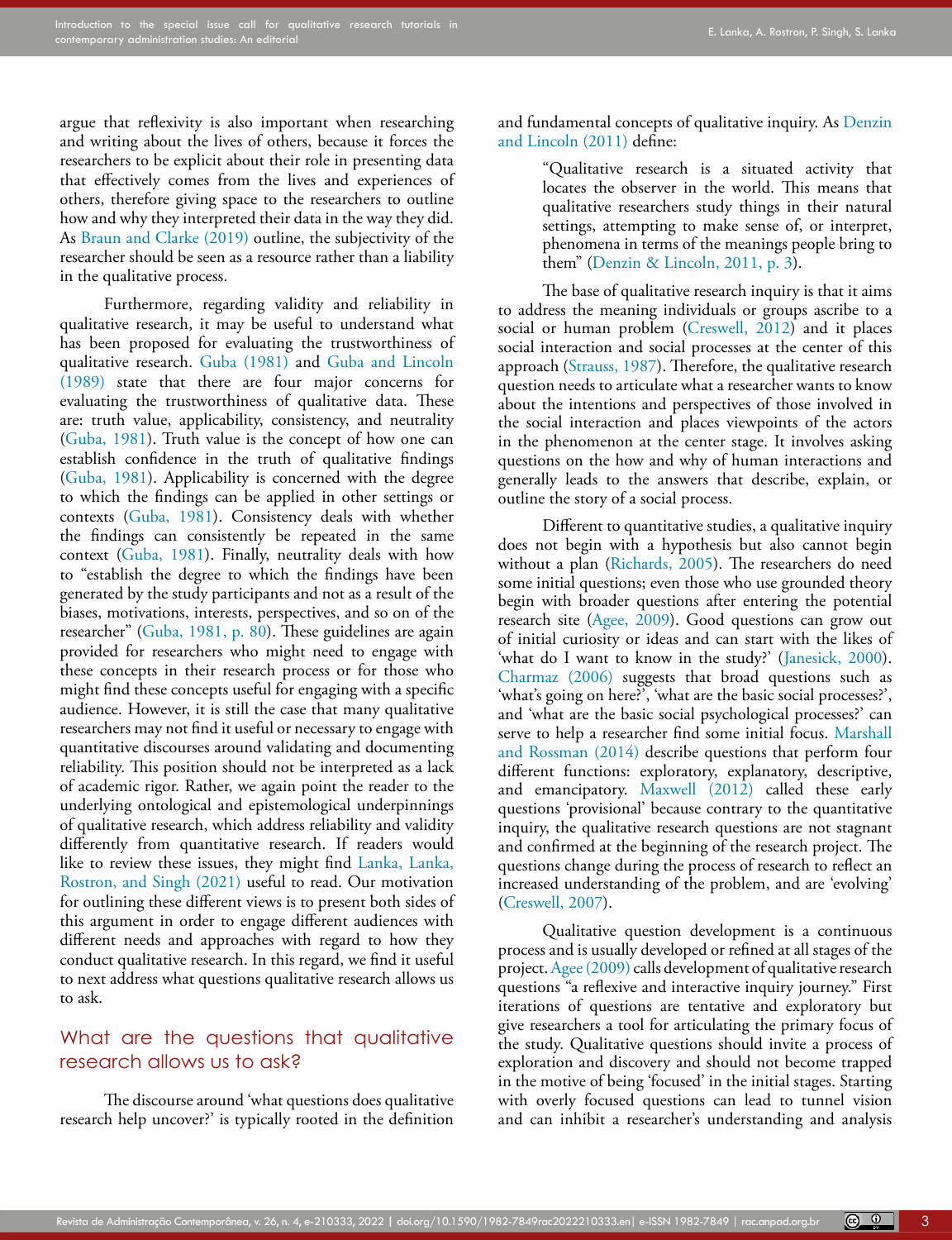(Maxwell, 2012). Creating discovery-oriented questions can help a researcher use the process of developing and refining questions as a basis for a more rigorous and reflexive inquiry ([Agee, 2009](#page-8-6)). The iterative process of qualitative research question development relies on the researchers' capacity to examine their own role and perspective in the process and also how they have positioned themselves in relation to the participants. Therefore, qualitative research inquiry has gradually moved toward involving participants in the process of question development ([Flick, 2018;](#page-9-7) Maxwell, 2012), especially in the participatory action research, which requires all stakeholders whose lives are affected by the problem under study to be engaged in the process of investigation (Stringer, 2007).

Qualitative studies can reveal how people experience and think about events and social relations [\(Flick, 2018](#page-9-7)). The researcher is representing the lives of individuals, and the kinds of question a researcher asks become paramount when considering the short- and long-term effects on others. Developing qualitative research questions should include careful thought about how the direction of the inquiry will position the researcher in relation to participants and what the implications will be for the participants' lives. This ethical aspect of the question should be an integral part of conceptualization and a continuous reflective process in the development of the qualitative research question.

## Addressing diverse voices in qualitative research

In addition to the questions that are asked through qualitative research, there is also the need to understand how research participants are considered and engaged with. There is a recognized need to address the spectrum of voices and experiences of individuals through qualitative research. Contemporary administration research is not immune to this need, and in fact has struggled to reflect, through its research and training, the diversity of perspectives. In this regard, we believe that addressing emancipatory and decolonial research is one way to account for the diversity of perspectives in qualitative research. This approach does not simply ask qualitative researchers to capture a greater depth of research topics or participants, but rather challenges researchers to address critical challenges that have silenced or obscured certain voices.

In this context, we would like to bring attention to the need to use qualitative research to bring out the perspective of the subaltern, who we define as a member of society whose perspective has not only been repressed but whose needs have been ignored by both the business community and those in political power. We therefore call for qualitative research that questions the focus on the perspectives of the elites, corporations, and their management. Real emancipatory change will require that those whose lives are impacted by the actions of the corporate-state nexus are given a voice. Consistent with [Cooper and Sherer \(1984\)](#page-8-9), we call for management, accounting, and finance research that "… involves the adoption of a more emancipated view of human motivation … a view that acknowledges the potential of people (and accounting) to change and reflect differing interests and concerns" [\(Cooper & Sherer, 1984, p.](#page-8-9) [219](#page-8-9)). This would represent research that brings attention to the policies of government and the structures of corporate governance in perpetuating "poverty, social inequality and inequitable distribution of wealth" (Sikka, Wearing, & Nayak, 1999, p. 5). We propose a fundamental change in the way academics engage with the broader community by taking on a more critical and questioning stance, in a manner that makes it more accessible and makes clear the role played by historical and political forces (Willmott, Puxty, & Sikka, 1993) in perpetuating inequalities.

We see the need for greater focus on qualitative research since the status quo is perpetuated by a quantitative approach whose ontology and epistemology fail to ask the 'why' question regarding these inequalities. Leadership, accounting, and finance are examples of areas in contemporary administration and management research that have maintained a firm grip on the use of quantitative methods and prolonged the status quo. Qualitative research in leadership studies, for example, allows researchers to address the more subjective and socially constructed nature of leadership and followership (Lanka, Topakas, & Patterson, 2020). In this way, the goal of qualitative research should be to bring forward, give space to, and advocate for the stories of those whose voice has been silenced.

This is especially critical for addressing key issues such as the impacts of climate change and the COVID-19 pandemic, which have increased inequalities and shown the lack of accountability of both the corporate sector and the government. The loss of access to basic education, food sovereignty, and employment, especially for women, brings out the need for greater intersectionality in research to understand and remedy the challenges faced by sustainable development. There is therefore a need to emphasize the perspective of the subaltern and question many of the taken-for-granted assumptions, especially regarding the food system and agriculture. Lanka, Khadaroo, and Böhm (2017) provide an account of the subaltern, bringing out the role of biodiversity and ecosystem services in ensuring the livelihoods of a cooperative of indigenous smallholder farmers. This brings up the fact that we have socio-ecological systems so that when we consider the environmental impact, we must also consider the related social impact, especially on the less powerful stakeholder groups impacted by MNCs.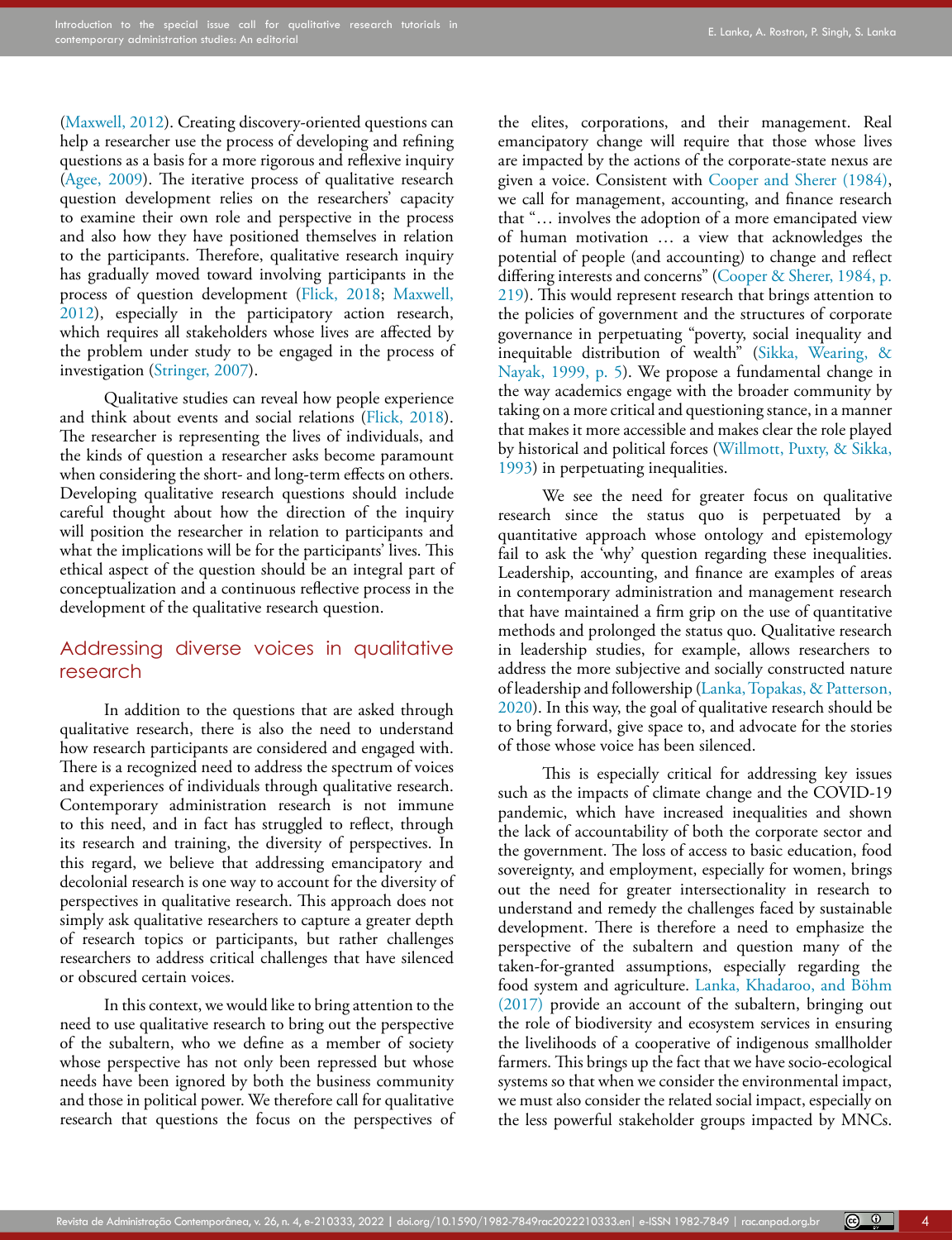This will require a qualitative approach, giving voice to their perspective.

# Qualitative research — A living, lively field

The five papers selected for this special issue each make their own important contribution toward both our aims of promoting the value of qualitative research within contemporary administration and management research and providing guidance for effectively conducting such research. We summarize each paper in the second half of this editorial. However, the five papers also speak to and reflect some wider trends within the field of qualitative research methods, which we wish to also highlight. The three themes we elaborate on below all support our contention that qualitative research should not be approached or compared with the paradigms and quality measures of quantitative methods, but recognized as a living, lively, and innovative field in its own right.

The first theme reflected by the papers is a concern with **extending methods**. Traditionally, qualitative research within contemporary administration and management studies has been dominated by the interview method ([Holstein & Gubrium, 2011](#page-9-8)) and, with this in mind, we include a paper by [Cheron, Salvagni, and Colomby \(2022\)](#page-8-10)  that addresses this method in detail. Qualitative interviews can be an entirely appropriate method: if you want to know what people think about a phenomenon, what better way than to ask them and listen to what they have to say about their experience and perspectives of it? ([Cheron, Salvagni,](#page-8-10)  [& Colomby, 2022](#page-8-10); Van Manen, 1997; Watson, 1998). Nevertheless, Silverman (2006) warns against it becoming method by default, and qualitative research projects within management studies have increasingly started to reflect a willingness to apply, and to devise, innovative methods with which to investigate and to 'get at' organizational phenomena such as the elicitation or collection of visual data [\(Bell, Warren, & Schroeder, 2014](#page-8-11)) and stories ([Gabriel](#page-9-9)  [& Griffiths, 2004;](#page-9-9) Riessman, 2008). Our selected papers also reflect such willingness. [Deus, Campos, and Rocha](#page-8-12)  [\(2022\)](#page-8-12) present a new method of collecting and then analyzing the recent social phenomenon of memes as a way of gaining alternative and original insights into cultural discourses. The papers by [Behling, Lenzi, and Rossetto](#page-8-13)  [\(2022\)](#page-8-13) and Silva, Sauerbronn, and Thiollent (2022) explore how qualitative methods of interactive qualitative analysis (IQA) and participatory action research (PAR), used more commonly in other fields, might be applied to management, organization, and administrative studies; and Melo and Dourado (2022) offer a comprehensive review that scopes the range and nature of possible qualitative methods for investigating online social phenomena and interactions.

The second theme is **responding to emergent forms of social and organizational life**. As "an emergent, inductive, interpretive and naturalistic approach to the study of people, cases, phenomena, social situations and processes in their natural settings in order to reveal in descriptive terms the meanings that people attach to their experiences of the world" (Yilmaz, 2013, p. 312), qualitative research remains an essential way of investigating such natural settings, and especially as such settings evolve and change. Qualitative research therefore needs to remain alert to emerging forms of social life and phenomena and be able to design and adapt methods to enable us to 'get at'  $-$  to appropriately investigate and reflect — such forms. This concern with discerning and reflecting new and different forms of social life also helps clarify an important complementary role for qualitative research in uncovering, exploring, and mapping out areas of social life that might then be further examined, including being quantified and measured.

One such area is how social life and social interactions are emerging and evolving within the online sphere. While [Deus et al. \(2022\)](#page-8-12) examine one particular new form in detail — that of memes as new cultural texts, Melo and Dourado (2022) seek to discern and elaborate the particular nature of online social interactions and their implications for designing appropriate qualitative methods to examine them. Another area is a concern with social justice, and particularly how subaltern voices and experiences can not only be recognized and heard, but also enabled to challenge dominant voices, practices, and epistemologies. In their paper, Silva et al. (2022) explicitly link the decolonial agenda to practices of research itself and the imposition and reproduction of colonial hegemonies through management, accounting, and research practices. They argue that 'non-extractive methods' such as participatory action research offer a means by which research can include participants not simply as subjects or contributors but as co-constructors of knowledge; a theme also highlighted by [Cheron et al. \(2022\)](#page-8-10), who observe how interviews 'reframe' participants in the research process from 'mere sources of information' to co-producers of knowledge based on a shared interest in the phenomenon under study. However, Silva et al. (2022) also discuss how such methods also challenge researcher 'blind spots' arising from their own interests or 'grand theories,' by addressing the local experience of participants and producing knowledge that is useful in that local context. This concern with the local experience and knowledge of participants, and the critique of the allknowing, all-seeing researcher is also reflected in [Behling et](#page-8-13) [al. \(2022\).](#page-8-13) The method of interactive qualitative analysis seeks not to create theory to explain participant experience, but to uncover 'theories in action' that inform and guide how a group makes sense of a particular phenomenon, and thus can also help challenge the status quo supported by existing theories in any given area of knowledge. Similarly,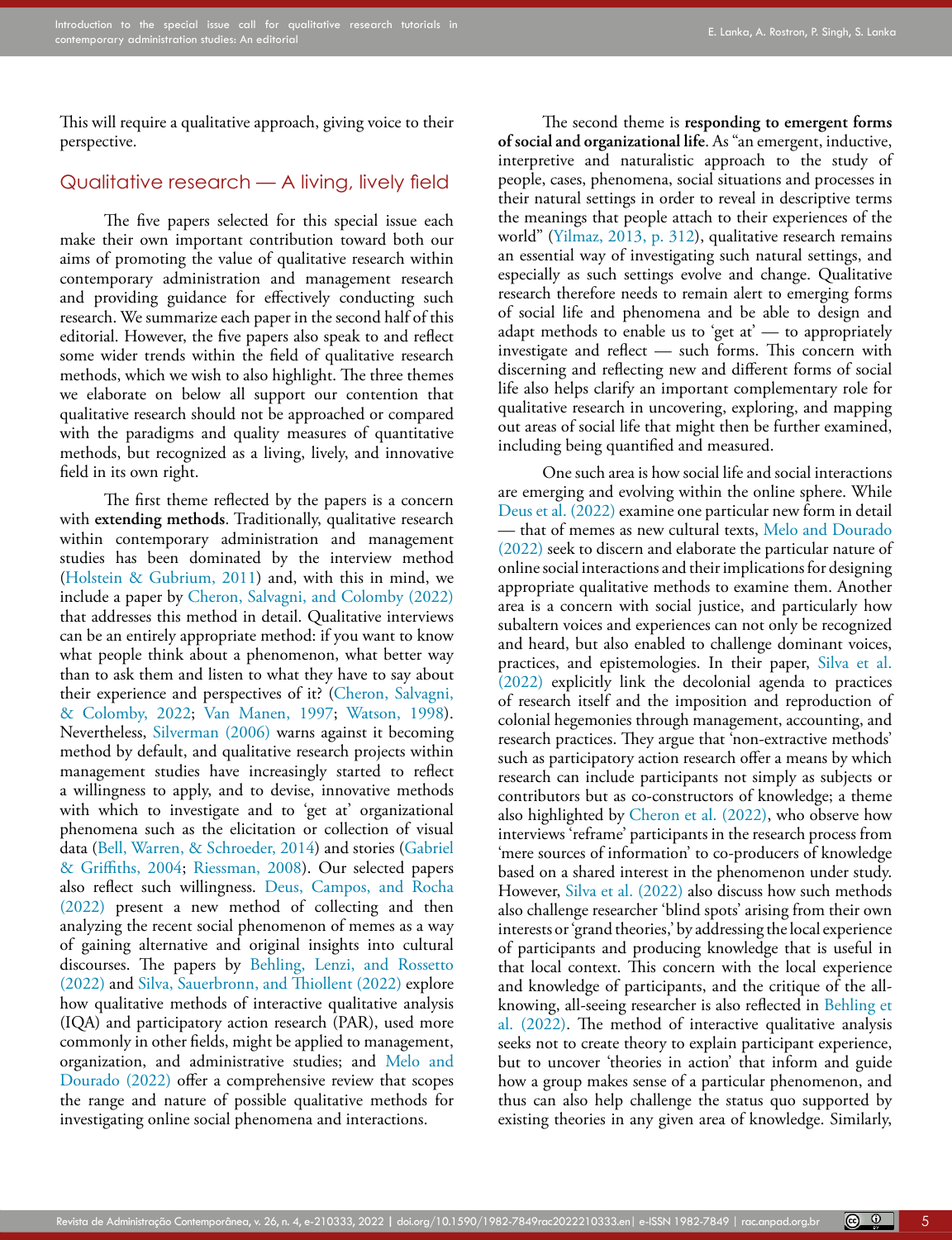Melo and Dourado (2022)also reflect on how the nature of online social interactions might also encourage more collaborative forms of research. They note in particular how the online sphere supports the democratization of research practices by blurring certain boundaries between researcher and researched, for example because the researched are now also able to research the researchers' online profile and their digital and social media footprint, and because both parties meet and converse in a shared online space.

The third theme concerns how qualitative methods can **generate new possibilities for researching** management and organizations. The five papers not only propose how qualitative methods can generate new management and organizational knowledge that enables us to know and understand something better, but how such methods also open up possible new ways of seeing, getting at, and thinking about contemporary administration and management itself; that is the epistemology of administration and management research. This theme is by no means a feature of all qualitative research, and nor is it true that quantitative research is not capable of being highly innovative. Nevertheless, this feature of qualitative research, and its capacity to challenge how we might know contemporary administration and management and what there might be to know, can be seen as a reflection both of the difficulties and challenges of justifying qualitative research methods and demonstrating their validity and value and of their often exploratory nature.

Our selected papers pose, and try to answer, a number of questions concerning the epistemologies and practices underpinning this research. One common question is how we might know better. All the papers are concerned, to some extent, with widening perspectives of any management, organizational, or social phenomenon: by seeking out and including subaltern voices (Melo & Dourado, 2022; Silva, Sauerbronn, & Thiollent, 2022) and marginalized ideologies ([Deus, Campos, & Rocha, 2022\)](#page-8-12), developing dialogues and collaborative approaches with research participants ([Cheron et al., 2022;](#page-8-10) Melo & Dourado, 2022; Silva et al., 2022), uncovering and surfacing endogenous theories in use by participants themselves (Silva et al., 2022), reflecting multiple and diverse perspectives ([Deus et al., 2022\)](#page-8-12), or capturing and tracking social attitudes over time ([Deus et](#page-8-12)  [al., 2022](#page-8-12)). A second question is what we might study better, or how we might expand topics of interest and relevance for management and organization studies. Silva et al. (2022), for example, argue that by taking a decolonial, non-extractive, and participatory approach, research into accounting can extend beyond 'control of profitability for shareholders' (Silva et al., 2022) into various forms of societal concerns and demands, such as environmental impact, gender and racial violence, and human rights. Melo and Dourado (2022) argue that the process of working out how best to research 'online as a full form of human life' also leads to

developing new insights into the full nature of that form of life, and to knowing the world in ways that cannot currently be envisaged.

## **INTRODUCTION TO THE SPECIAL ISSUE**

# Memes as Shortcut to Consumer Culture: A Methodological Approach to Covert Collective Ideologies

This paper by [Deus et al. \(2022\)](#page-8-12) proposes the methodological use of memes as a shortcut to explore consumer culture. The authors argue that memes as cultural texts can reveal collective circulating ideologies that may not be accessed through regular interviews. Memes are cultural texts that convey easy-to-understand messages, gaining strength within social networks. Cultural texts playfully present the social context and beliefs of societies. In this paper, the authors analyzed circulating memes during the COVID-19 pandemic about elderly consumers in Brazil to outline a methodological protocol. Their method of analysis was to gather and code memes adopting the discourse model to conduct qualitative research of memes as a shortcut to cultural discourses. They collected memes between March and May 2020 using social media networks. They then coded and analyzed their data using thematic analysis. This process of analysis began with the outline of a data collection protocol, followed by data analysis guidelines, illustrated by the context of elderly consumers. The analysis of memes as cultural texts contributed to understanding of consumer behavior through current cultural content, revealing contrasting ideologies that emerge from consumers, as uncovered value-systems, circulating alongside institutional mass-mediated ideologies. The value of this paper in terms of how it addresses qualitative methods is that it allows the reader to understand how to apply a popular qualitative method (thematic analysis) to social media. In this way, we believe that this paper makes a significant contribution to teaching both methods, as well as how to fruitfully apply methods to a challenging and dynamic topic such as social media.

## Clues for the Paradigmatic Development of Online Qualitative Methods

This paper by Melo and Dourado (2022) discusses how the idiosyncratic properties of the online context might drive the development of future online qualitative methods. The authors problematize how online methods have been reduced to mere adaptations of previous data collection techniques and identify possible ingredients of novel online qualitative methods and techniques. They identify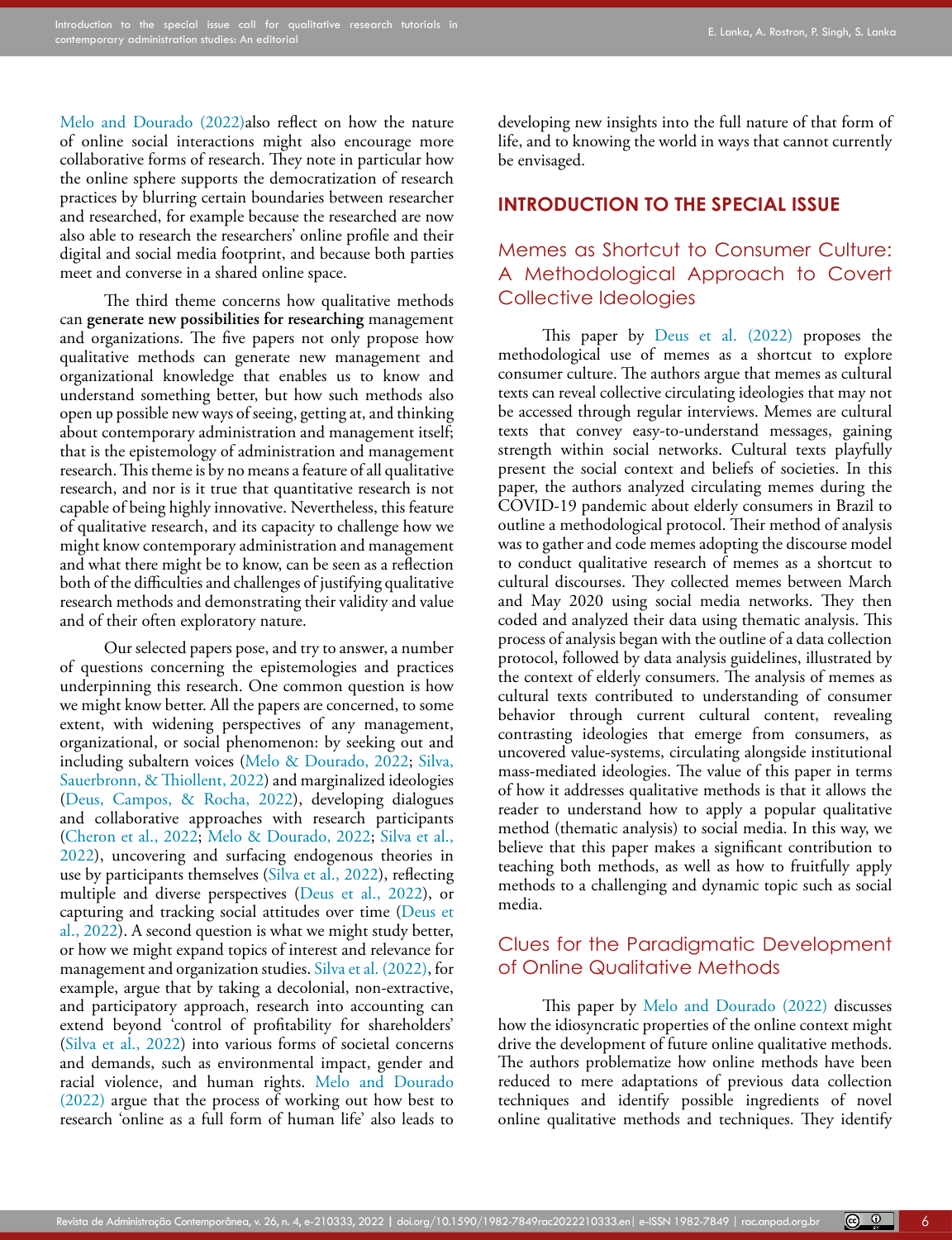five clues for the paradigmatic development of online qualitative methods: (a) the new socialities allowed by online interactions; (b) the processes involved in asserting identities and selves online; (c) the increasing difficulty in distinguishing what is private and what is public online, and what privacy means in this context; (d) the increase of participants' agency in online qualitative research; and (e) the growing indistinction between offline and online social phenomena. The authors argue that using ontological and epistemological assumptions that do not consider the specificities of online experiences, and by focusing excessively on adapting known methods to the new settings, we are bound to conceive the online experience using offline categories, missing the opportunity to develop native, paradigmatic, online qualitative methods. We believe that this paper makes a significant contribution to the call of the special issue by promoting a new way of addressing how researchers conduct online research. It helps reframe the online/offline interface by providing guidance for researchers on how to better engage with online methods.

# Upcoming Issues, New Methods: Using Interactive Qualitative Analysis (IQA) in Management Research

This paper by [Behling et al. \(2022\)](#page-8-13) engages with a fairly new method known as interactive qualitative analysis (IQA). According to the authors, this method is a qualitative strategy to be used in management research. The IQA targets the generation of a shared mental map of focus group members on the phenomenon under study. The data collection and analysis steps are conducted in parallel, and the research participants themselves carry out the first analysis. The results are presented in a set of relationships between the elements of the shared mental map. The inductive character of the initial stages, combined with deductive procedures, allows the discovery of new ways of thinking about the investigated problems, reinforcing qualitative research's exploratory character. The replicable data collection and analysis protocol promotes reliability and validity in the research process by presenting empirical evidence. The value that IQA brings to qualitative research is that it reframes the way that research is conducted, moving from a topdown approach (researcher led) to a bottom up approach (participant led). This approach empowers participants to drive the research agenda and gives them a bigger stake in the research process and knowledge generation. We find this engagement with participants to be a meaningful and necessary contribution to qualitative research — one that might complement and parallel other existing methods such as participatory action research.

# Decolonial Studies, Non-Extractive Methods, and Participatory Action Research in Accounting

This paper by Silva et al. (2022) discusses how accounting supports financial capitalism in the Global South through neocolonialist languages and practices, aiming to put forth a decolonial agenda based on non-extractive methodologies to recover alternative knowledge and (re) build new ones. The authors outline the critical accounting literature, connecting it to decolonial epistemology. They describe the assumptions behind different non-extractive methods and contrast participatory action research (PAR) with different approaches to knowledge production and consumption. In this paper, the authors engage with participatory action research (PAR) as a method for analyzing their data in the context of management and accounting studies and examine the potential for a participatory accounting agenda. According to the authors, non-extractive methods can respect and value different worldviews in each social phenomenon. This points to non-traditional and emancipatory research alternatives to produce a new '*sentipensante*' in accounting to decolonize knowledge, bodies, and minds. This paper presents PAR as allowing the (re)existence of different worldviews by recognizing its ability to recover and rebuild knowledge 'with' participants. PAR supports programmatic engagement with subalternized voices to coproduce pluriversality in accounting — instead of reproducing universalisms — and bolsters academics and practitioners to transcend Western modernity. We find this paper's contribution to be significant given our view of decolonial and emancipatory research as a vital tool for addressing some of the shortfalls of research.

# The Qualitative Approach Interview in Administration: A Guide for Researchers

Our final paper, by [Cheron et al. \(2022\)](#page-8-10), returns us to what is still widely regarded as the primary research method for qualitative research in organization and management studies: the qualitative interview. The paper deliberately positions itself as a 'tutorial,' offering a step-by-step guide for considering whether, when, and how to use qualitative interviews, as well as their design and application. However, it also highlights and elaborates the intersubjectivity of interviews, and how this informs the necessary decisionmaking when using the method, such as types of interview, interview preparation, the range of possible types of question, conducting the interview, and implications for analyzing interview data. The paper also addresses questions such as asymmetry and bias, and what constitutes validity and reliability within a qualitative and intersubjective paradigm: what is required is not mechanisms for eliminating or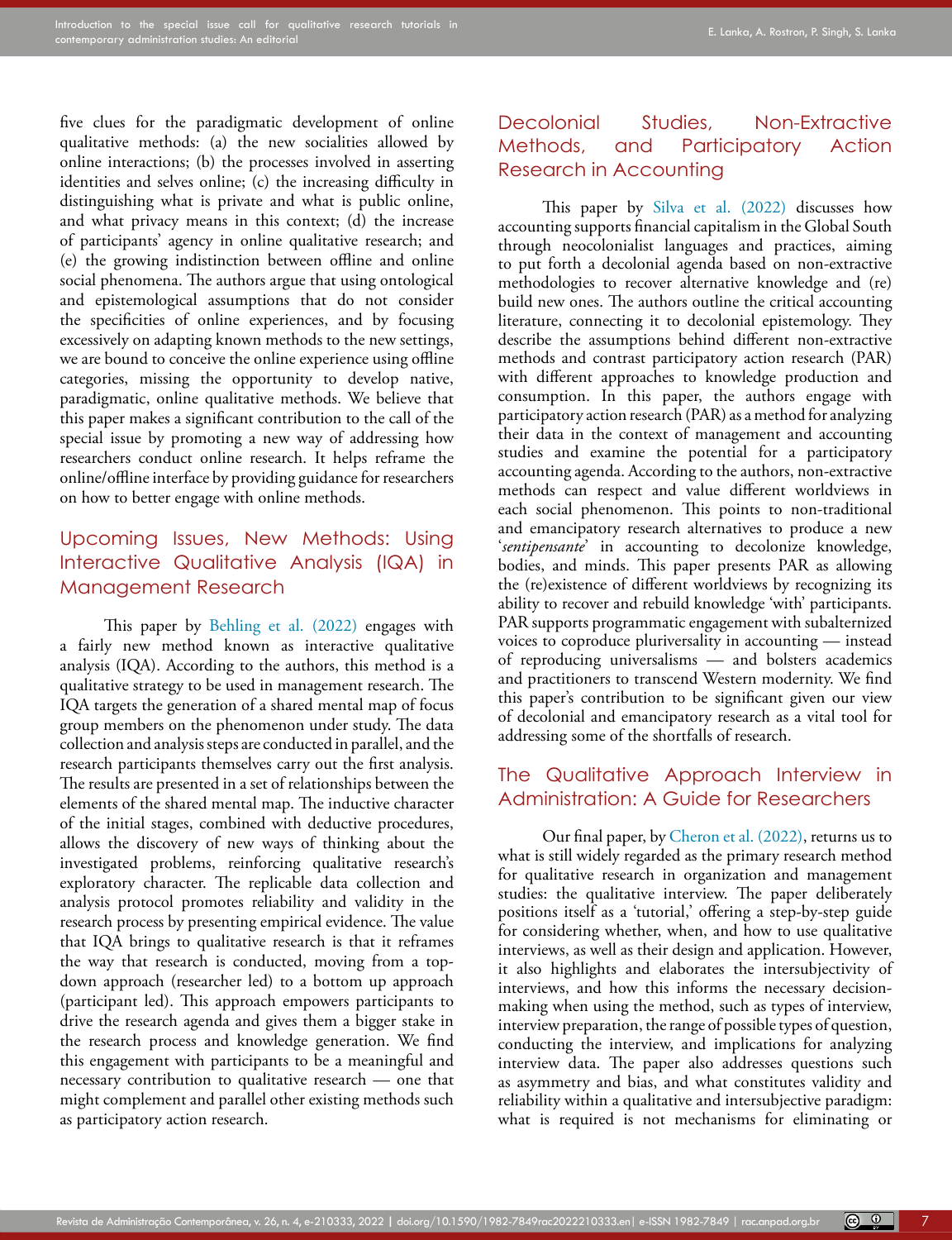controlling the biases inherent in the relationships between the subjects, but the foundation of a theory of everyday life that considers intersubjectivity. The subjects — interviewer and interviewee — weave the interview together, in a social encounter that transcends the mere transfer of information ([Cheron et al., 2022](#page-8-10)). The paper therefore contributes to the special issue not only through providing a guide for researchers new to qualitative interviews, but by reasserting the claims of qualitative research to be properly considered in its own epistemological terms, and its humanistic concern for research that properly reflects and values the unique experiences, voices, and contributions of those actually involved in the phenomena we seek to investigate.

## **FINAL THOUGHTS**

The goal of the qualitative research methods special issue is to help kick off the new qualitative methodological papers in RAC. This editorial that outlined the special issue also serves to express our thoughts on several key issues that are current challenges in conducting research in contemporary administration studies. We hope that we have created a space to engage with these pressing issues facing management studies with regard to the use of qualitative methods and methodology. Specifically, in this editorial we outlined our thoughts on the issues around generalization, reliability, and validity in the context of qualitative research, the types of question that can be engaged with in qualitative research, issues around addressing diverse voices in qualitative research, and the value that each of the papers in the special issue brings to qualitative research. We believe these issues are critical to the future of qualitative research and we hope that this editorial will serve as a call to action to question the taken-for-granted assumptions in contemporary administration research.

## **REFERENCES**

- <span id="page-8-6"></span>Agee, J. (2009). Developing qualitative research questions: A reflective process. *International Journal of Qualitative Studies in Education*, *22*(4), 431-447. [https://doi.org/10.1080/09518390902736512](https://doi.org/10.1080/09518390902736512 )
- <span id="page-8-13"></span>Behling, G., Lenzi, F. C., & Rossetto, C. R. (2022). Upcoming issues, new methods: Using interactive qualitative analysis (IQA) in management research. *Revista de Administração Contemporânea, 26*(4), e200417. [https://doi.org/10.1590/1982-7849rac2022200417.en](https://doi.org/10.1590/1982-7849rac2022200417.en )
- <span id="page-8-11"></span>Bell, E., Warren, S., & Schroeder, J. (2014). The visual organization. *In:* E. Bell, S. Warren & J. E. Schroeder (Eds.), *The Routledge companion to visual organization* (pp. 1-16). London: Routledge.
- <span id="page-8-2"></span>Berger, R. (2015). Now I see it, now I don't: Researcher's position and reflexivity in qualitative research. *Qualitative Research*, *15*(2), 219-234. [https://doi.org/10.1177/1468794112468475](https://doi.org/10.1177/1468794112468475 )
- <span id="page-8-3"></span>Bott, E. (2010). Favourites and others: Reflexivity and the shaping of subjectivities and data in qualitative research. *Qualitative Research*, 10(2), 159-173. research. *Qualitative Research*, *10*(2), 159-173. [https://doi.org/10.1177/1468794109356736](https://doi.org/10.1177/1468794109356736 )
- <span id="page-8-0"></span>Braun, V., & Clarke, V. (2019). Reflecting on reflexive thematic analysis. Qualitative Research in thematic analysis. *Qualitative Research in Sport, Exercise and* [https://doi.org/10.1080/2159676X.2019.1628806](https://doi.org/10.1080/2159676X.2019.1628806 )
- <span id="page-8-7"></span>Charmaz, K. (2006). *Constructing grounded theory: A practical guide through qualitative analysis*. Thousand Oaks, CA: Sage.
- <span id="page-8-10"></span>Cheron, C., Salvagni, J., & Colomby, R. K. (2022). The qualitative approach interview in administration: A guide for researchers. *Revista de Administração Contemporânea, 26*(4), e210011. [https://doi.org/10.1590/1982-7849rac2022210011.en](https://doi.org/10.1590/1982-7849rac2022210011.en )
- <span id="page-8-9"></span>Cooper, D. J., & Sherer, M. J. (1984). The value of corporate accounting reports: Arguments for a political economy of accounting. *Accounting, Organizations and Society*, *9*(3-4), 207-232. [https://doi.org/10.1016/0361-3682\(84\)90008-4](https://doi.org/10.1016/0361-3682(84)90008-4)
- <span id="page-8-8"></span>Creswell, J. (2007). *Qualitative inquiry and research design: Choosing among five approaches* (2 ed.). Thousand Oaks, CA: Sage.
- <span id="page-8-5"></span>Creswell, J. W. (2012). *Qualitative inquiry and research design: Choosing among five approaches* (3 ed.). Thousand Oaks, CA: Sage.
- <span id="page-8-4"></span>Denzin, N. K., & Lincoln, Y. S. (2011). *The Sage handbook of qualitative research*. London: Sage.
- <span id="page-8-12"></span>Deus, E. P. de., Campos, R. D., & Rocha. A. R. (2022). Memes as shortcut to consumer culture: A methodological approach undercovered collective ideologies. *Revista de Administração Contemporânea, 26*(4), e210005. [https://doi.org/10.1590/1982-7849rac2022210005.en](https://doi.org/10.1590/1982-7849rac2022210005.en )
- <span id="page-8-1"></span>Finlay, L. (2002). Negotiating the swamp: The opportunity and challenge of reflexivity in research<br>practice. *Qualitative Research*, 2(2), 209-230. practice. *Qualitative Research*, [https://doi.org/10.1177/146879410200200205](https://doi.org/10.1177/146879410200200205 )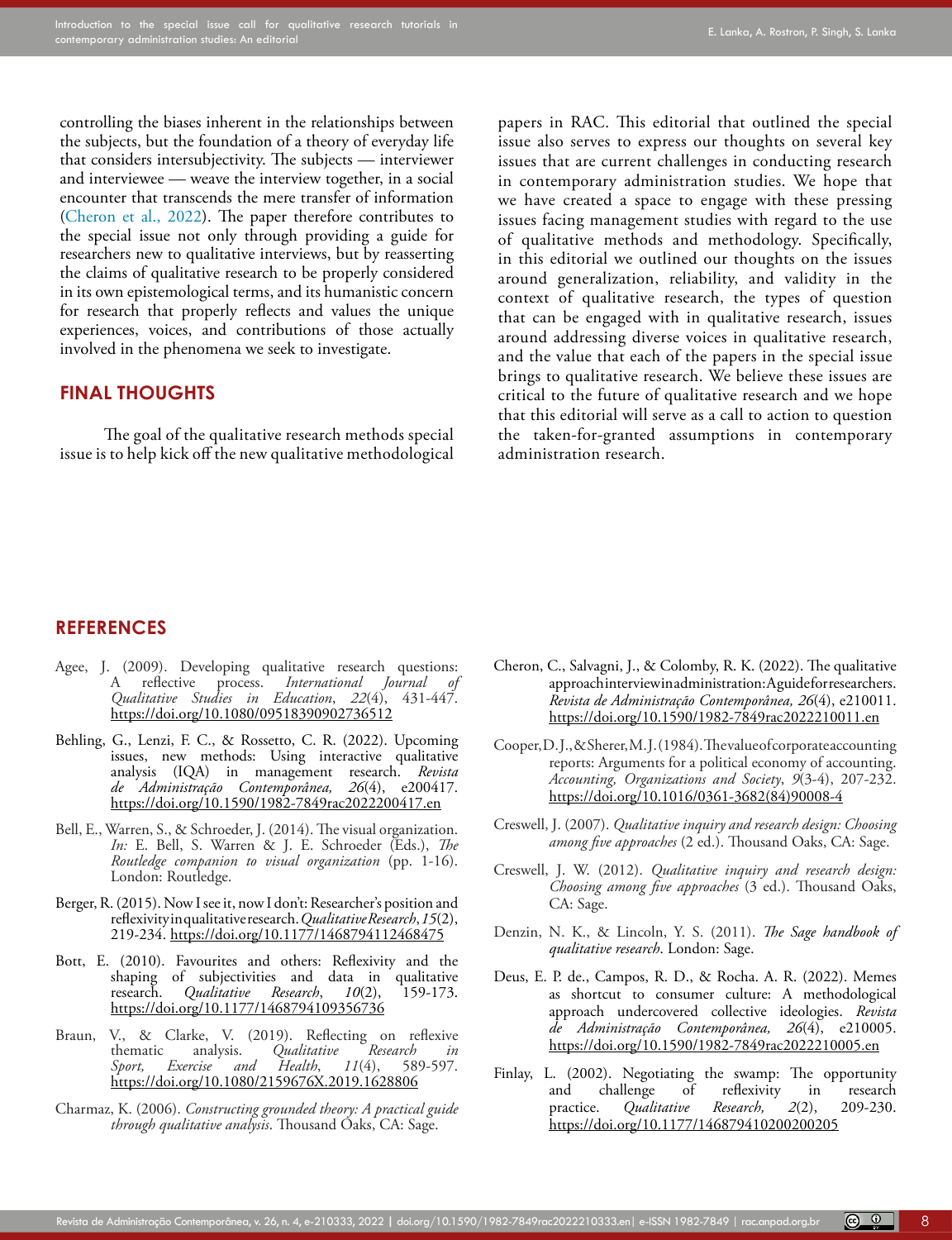Introduction to the special issue call for qualitative research tutorials in<br>contemporary administration studies: An editorial

- <span id="page-9-1"></span>Firestone, W. A. (1993). Alternative arguments for generalizing from data as applied to qualitative<br>research. *Educational Researcher*, 22(4), 16-23.  $\overline{E}$ *Educational Researcher*, [https://doi.org/10.3102/0013189X022004016](https://doi.org/10.3102/0013189X022004016 )
- <span id="page-9-7"></span>Flick, U. (2018). *An introduction to qualitative research*. Thousand Oaks, CA: Sage.
- <span id="page-9-9"></span>Gabriel, Y., & Griffiths, D. S. (2004). Stories in organizational research. In C. Cassell & G. Symon (Eds.), *Essential guide to qualitative methods in organizational research* (pp. 114- 126). London: Sage.
- <span id="page-9-4"></span>Golafshani, N. (2003). Understanding reliability and validity in qualitative research. *The Qualitative Report*, *8*(4), 597-606. <https://doi.org/10.46743/2160-3715/2003.1870>
- <span id="page-9-5"></span>Guba, E. G. (1981). Criteria for assessing the trustworthiness of naturalistic inquiries. ECTJ Educational of naturalistic inquiries. *ECTJ Educational Technology Research and Development*, *29*(2), 75. [https://doi.org/10.1007/BF02766777](https://doi.org/10.1007/BF02766777 )
- <span id="page-9-2"></span>Guba, E. G., & Lincoln, Y. S. (1989). *Fourth generation evaluation*. Thousand Oaks, CA: Sage.
- <span id="page-9-0"></span>Hamilton, J. B. (2020). Rigor in qualitative methods: An evaluation of strategies among underrepresented rural communities. *Qualitative Health Research*, *30*(2), 196- 204. [https://doi.org/10.1177/1049732319860267](https://doi.org/10.1177/1049732319860267 )
- <span id="page-9-8"></span>Holstein, J. A., & Gubrium, J. F. (2011). Animating interview narratives. In D. Silverman (Ed.), *Qualitative research: Issues of theory, method and practice* (3 ed., pp.149-167). Thousand Oaks, CA: Sage.
- <span id="page-9-6"></span>Janesick, V. (2000). The choreography of qualitative research design: Minuets, improvisations, and crystallization. In N. K. Denzin & Y. S. Lincoln (Eds.), *Handbook of qualitative research* (2 ed., Chap. 13, pp. 379-399). Thousand Oaks, CA: Sage.
- <span id="page-9-3"></span>Kirk, J., & Miller, M. L. (1986). *Reliability and validity in qualitative research* (Vol. 1). Thousand Oaks, CA: Sage. [https://doi.org/10.4135/9781412985659](https://doi.org/10.4135/9781412985659 )
- Lanka, S. V., Khadaroo, I., & Böhm, S. (2017). Agroecology **Biodiversity** livelihoods from the margins. *Accounting, Auditing*   $\mathcal{O}$  *Accountability* [https://doi.org/10.1108/AAAJ-12-2015-2363](https://doi.org/10.1108/AAAJ-12-2015-2363 )
- Lanka, E., Lanka, S., Rostron, A., & Singh, P. (2019). Research methods in qualitative management research. *Zenodo*. <https://doi.org/10.5281/zenodo.3934265>
- Lanka, E., Lanka, S., Rostron, A., & Singh, P. (2021). Why we need qualitative research in management studies. *Revista de Administração Contemporânea, 25*(2), e200297. [https://doi.org/10.1590/1982-7849rac2021200297.en](https://doi.org/10.1590/1982-7849rac2021200297.en )
- Lanka, E., Topakas, A., & Patterson, M. (2020). Becoming a leader: Catalysts and barriers to leader identity<br>construction. *European Journal of Work and* construction. *European Journal of Work and Organizational Psychology*, *29*(3), 377-390. [https://doi.org/10.1080/1359432X.2019.1706488](https://doi.org/10.1080/1359432X.2019.1706488 )
- Macbeth, D. (2001). On "reflexivity" in qualitative research: Two readings, and a third. *Qualitative Inquiry*, *7*(1), 35-68. <https://doi.org/10.1177/107780040100700103>
- Marshall, C., & Rossman, G. B. (2014). *Designing qualitative research*. Thousand Oaks, CA: Sage.
- Mauthner, N.S., & Doucet, A. (2003). Reflexive accounts and accounts of reflexivity in qualitative data analysis. *Sociology*, *37*(3), 413-431. [https://doi.org/10.1177/00380385030373002](https://doi.org/10.1177/00380385030373002 )
- Maxwell, J. (1992). Understanding and validity in qualitative research. *Harvard Educational Review*, *62*(3), 279-301. [https://doi.org/10.17763/haer.62.3.8323320856251826](https://doi.org/10.17763/haer.62.3.8323320856251826 )
- Maxwell, J. A. (2012). *Qualitative research design: An interactive approach* (3 ed.). Thousand Oaks, CA: Sage.
- Maxwell, J. A. (2021). Why qualitative methods are necessary for generalization. *Qualitative Psychology*, *8*(1), 111-118. <https://doi.org/10.1037/qup0000173>
- Melo, N. C. M., & Dourado, D. C. P. (2022). Clues for the paradigmatic development of online qualitative methods. *Revista de Administração Contemporânea, 26*(4), e210015. <https://doi.org/10.1590/1982-7849rac2022210015.en>
- Richards, L. (2005). *Handling qualitative data: A practical guide*. Thousand Oaks, CA: Sage.
- Riessman, C. K. (2008). *Narrative methods for the human sciences.*  Thousand Oaks, CA: Sage.
- Schmuckler, M. A. (2001). What is ecological validity? A dimensional analysis. *Infancy*, *2*(4), 419-436. [https://doi.org/10.1207/S15327078IN0204\\_02](https://doi.org/10.1207/S15327078IN0204_02 )
- Shaw, R. (2010). Embedding reflexivity within experiential qualitative psychology. *Qualitative Research in Psychology*, *7*(3), 233- 243.<https://doi.org/10.1080/14780880802699092>
- Sikka, P., Wearing, R. T., & Nayak, A. (1999). *No accounting for exploitation*. Basildon, England: Association for Accountancy & Business Affairs.
- Silva, C. M., Sauerbronn, F. F., & Thiollent, M. (2022). Decolonial studies, non-extractive methods, and participatory action research in Accounting. *Revista de Administração Contemporânea, 26*(4), e210014. [https://doi.org/10.1590/1982-7849rac2022210014.en](https://doi.org/10.1590/1982-7849rac2022210014.en )
- Silverman, D. (2006). *Interpreting qualitative data.* London, UK: Sage.
- Skeggs, B. (2002). Techniques for telling the reflexive self. In T. May (Ed.), *Qualitative research in action* (pp. 350-374). Thousand Oaks, CA: Sage.
- Strauss, A. L. (1987). *Qualitative analysis for social scientists*. Cambridge, UK: Cambridge University Press.
- Stringer, E. (2007). *Action research* (3 ed.). Thousand Oaks, CA: Sage.
- Van Manen, M. (1997). *Researching lived experience* (2 ed.). London, ON, Canada: The Althouse Press.
- Varpio, L., O'Brien, B., Rees, C. E., Monrouxe, L., Ajjawi, R., & Paradis, E. (2021). The applicability of generalisability and bias to health professions education's research. *Medical Education*, *55*(2), 167-173. [https://doi.org/10.1111/medu.14348](https://doi.org/10.1111/medu.14348 )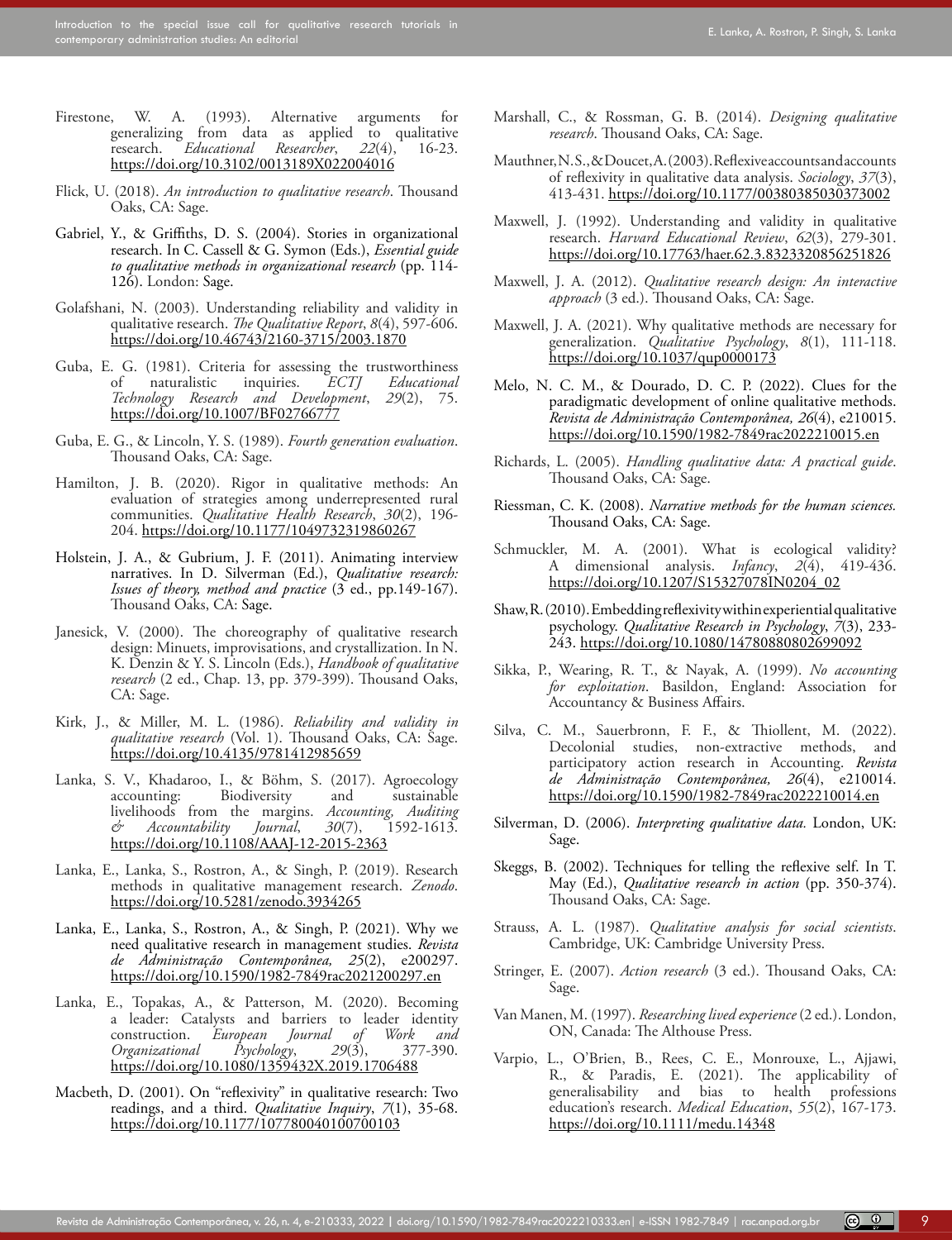- Watson, T. J. (1998). The labour of division: The manager as 'self' and 'other.' *The Sociological Review, 45*(1\_suppl), 139–154. <https://doi.org/10.1111/j.1467-954X.1997.tb03458.x>
- Watt, D. (2007). On becoming a qualitative researcher: The value of reflexivity. *The Qualitative Report, 12*(1), 82-101. [https://doi.org/10.46743/2160-3715/2007.1645](https://doi.org/10.46743/2160-3715/2007.1645 )

## **Authorship**

#### **Evelyn Lanka\***

Cranfield University, Cranfield School of Management College Rd, Cranfield, Wharley End, Bedford MK43 0AL, United Kingdom. E-mail: Lyn.Lanka@cranfield.ac.uk https://orcid.org/0000-0003-0674-9955

#### **Ali Rostron**

University of Liverpool Liverpool L69 3BX, United Kingdom. E-mail: a.rostron@liverpool.ac.uk https://orcid.org/0000-0003-1803-720X

#### **Pallavi Singh**

Sheffield Hallam University City Campus, Howard Street, Sheffield, S1 1WB, United Kingdom. E-mail: p.singh@shu.ac.uk https://orcid.org/0000-0002-1933-5236

### **Sanjay Lanka**

Fundação Getulio Vargas, Escola de Administração de Empresas de São Paulo

Rua Itapeva, 474, 01332-000, São Paulo, SP, Brazil.

E-mail: sanjay.lanka@fgv.br

https://orcid.org/0000-0003-0045-1971

\* Corresponding Author

### **Conflict of Interest**

The authors have stated that there is no conflict of interest.

## **Copyrights**

RAC owns the copyright to this content.

### **Plagiarism Check**

The RAC maintains the practice of submitting all documents approved for publication to the plagiarism check, using specific tools, e.g.: iThenticate..

- Willmott, H., Puxty, T., & Sikka, P. (1993). Losing one's reason: On the integrity of accounting academics. *Accounting, Auditing & Accountability Journal*, *6*(2). [https://doi.org/10.1108/09513579310036404](https://doi.org/10.1108/09513579310036404 )
- Yilmaz, K. (2013). Comparison of quantitative and qualitative research traditions: Epistemological, theoretical, and methodological differences. *European Journal of Education, 48*(2), 311-325.<https://doi.org/10.1111/ejed.12014>

## **SCIENTIFIC EDITORIAL BOARD AND EDITORIAL TEAM FOR THIS ISSUE:**

#### **Editorial Council**

Alketa Peci (EBAPE/FGV, Rio de Janeiro, RJ, Brazil) Gabrielle Durepos (Mount Saint Vincent University, Halifax, Nova Scotia, Canada) Rafael Alcadipani da Silveira (EAESP/FGV, São Paulo, SP, Brazil) Rafael Barreiros Porto (UnB, Brasília, DF, Brazil) Silvia Gherardi (University of Trento, Trento, Italy)

#### **Editor-in-chief**

Marcelo de Souza Bispo (UFPB, João Pessoa, PB, Brazil)

#### **Associate Editors**

Ariston Azevedo (UFRGS, Porto Alegre, RS, Brazil) Carolina Andion (UDESC, Florianópolis, SC, Brazil) Denize Grzybovski (UPF, Passo Fundo, RS, Brazil) Eduardo da Silva Flores (FEA/USP, São Paulo, SP, Brazil) Elisa Yoshie Ichikawa (UEM, Maringá, PR, Brazil) Emílio José M. Arruda Filho (UNAMA, Belém, PA, Brazil) Evelyn Lanka (Cranfield School of Management, Bedford, United Kingdom) Fernando Luiz Emerenciano Viana (Unifor, Fortaleza, CE, Brazil) Gaylord George Candler (University of North Florida, Jacksonville, Florida, USA) Gustavo da Silva Motta (UFF, Niterói, RJ, Brazil) Keysa Manuela Cunha de Mascena (Unifor, Fortaleza, CE, Brazil) Ludmila de Vasconcelos Machado Guimarães (CEFET-MG, Belo Horizonte, MG, Brazil) Natália Rese (UFPR, Curitiba, PR, Brazil) Orleans Silva Martins (UFPB, João Pessoa, PB, Brazil) Pablo Isla Madariaga (Universidad Técnica Federico Santa María, Chile) Paula Castro Pires de Souza Chimenti (UFRJ/Coppead, Rio de Janeiro, Brazil) Rafael Chiuzi (University of Toronto Mississauga, Mississauga, ON, Canada) Sidnei Vieira Marinho (Univali, São José, SC, Brazil)

### **Scientific Editorial Board**

André Luiz Maranhão de Souza-Leão (UFPE, Recife, CE, Brazil) Aureliano Angel Bressan (CEPEAD/UFMG, Belo Horizonte, MG, Brazil)